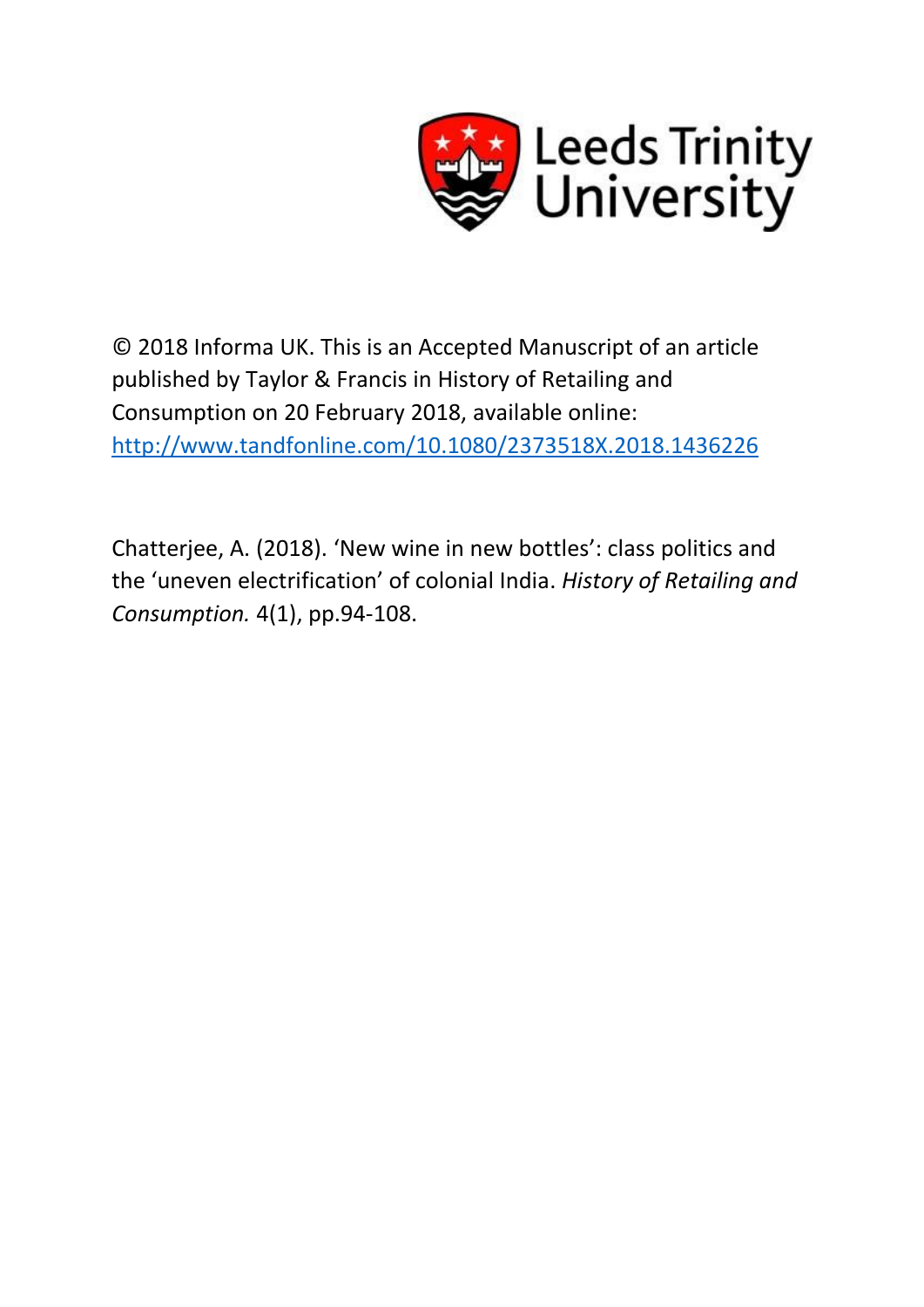# **"New Wine in New Bottles": Class Politics and the "Uneven Electrification" of Colonial India**

Animesh Chatterjee, *Leeds Trinity University*

The introduction of electricity supply into urban colonial India in the late-nineteenth and early twentieth centuries coincided with the emergence of an Indian middle class debating its own identity and autonomy, and the development of "modern" and Westernised urban centres. This article examines how colonial plans for urban and domestic electrification were influenced by the class politics of the urban Indian middle class and its varied notions of nationalism, traditionalism and modernity. I investigate how the colonial government and promoters of electrical technologies responded to the opportunities and constraints of the urban Indian middle-class domestic sphere to refashion the language of electricity to be contiguous with the political and social exigencies of the emerging Indian middle class. Looking at the language of electrification that arose in the social, cultural and political contexts reveals how far class and identity politics were matters of importance in what has been termed "the uneven electrification of the British empire". While this paper concentrates on urban colonial India, it brings to light newer aspects of the place of electricity within processes of urban development and class politics, and vice versa, especially within the unsettled cultural and social backgrounds of colonial societies.

### Keywords: *electricity, colonialism, India, middle class, nationalism*

# **Introduction**

This article follows from Ute Hasenöhrl's study of "Rural Electrification in the British Empire" in this volume. It attempts to supplement Hasenöhrl's examination of the multiple institutional and infrastructural factors and actors involved in "the uneven electrification of the British Empire"<sup>1</sup> by showing that one of the several reasons for the piecemeal electrification of colonial India was contemporary class and identity politics. Studying the period that Hasenöhrl terms as "enclave electrification" (1880 - 1930)<sup>2</sup>, this article will show that the colonial government's primary focus on urban and domestic electrification was almost exactly parallel to and contiguous with the historical rise of an Indian middle class debating its own identity and nationalism. Urban and domestic electrification, it will be shown, were colonial responses to the social and political complexities within which Indian middle-class identity was discursively framed and shaped.

This article raises broader questions about the history of electrification in colonial India which, up until now, has been associated with an industrial narrative along political and economic lines. In discussing the history of electrification in colonial Madras Presidency, Srinivasa Rao and John Lourdusamy place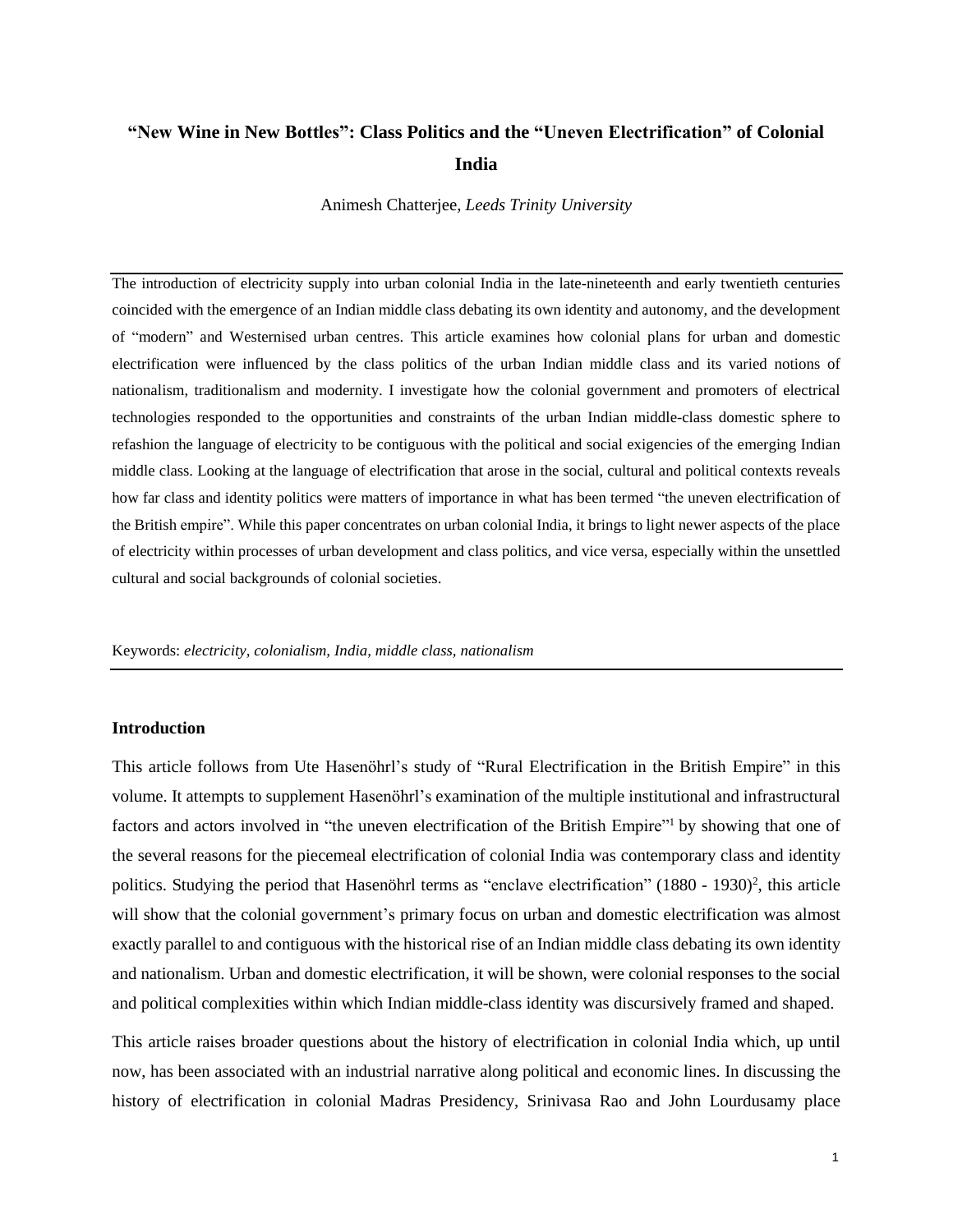electricity at the centre of what Gyan Prakash terms as the "technology grid"<sup>3</sup> that served the colonial project in India. They remark that electricity, by powering other technological and industrial projects, "played an invaluable role in the sustenance of British power in India."<sup>4</sup> They also illustrate the debates and discussions on the electrification of Madras Presidency centred on industrial, economic and environmental factors, and the availability of natural resources. Rao and Lourdusamy assert that the colonial government used electrification only as a means of maintaining colonial power, and for providing the colonists a more sophisticated lifestyle than their colonial subjects.<sup>5</sup> Even Suvobrata Sarkar, in his study of electrification and the "growth of industry, utilities and research in colonial Calcutta"<sup>6</sup> , states that the colonial government used electricity supply only for administrative, military and industrial purposes.

Studies such as those mentioned above, which follow the technology transfer, and large technological systems narratives, help explain the processes of electrification in colonial India.<sup>7</sup> They might also suggest a few reasons why, given the imperial and resource-intensive nature of electrification, there were disparities in rural and urban electrification. They, however, fail to explain why, even within urban areas, certain sections of the Indian middle class used electricity in their homes while others did not. This article focuses on hitherto unexplored questions of how electricity and electrification came to acquire a cultural, social and political significance in the class and gender politics of late-nineteenth and early twentieth century colonial India. In the first section, this article looks at the failed early attempts by British electrical engineers and manufacturers to introduce electricity and electrical machinery in Indian industries. Next, this article turns to promoters' attempts to compensate for the lack of industrial demand through urban and domestic electrification. Political and cultural resistance from anticolonial Indian traditionalists, however, required promoters to vigorously market domestic electricity supply and electrical technologies. Finally, in the last section of this article, I analyse the discourses of promoters and electrical engineers, who market domestic electrification as the rhetorical and technological solution to social and political issues of class identity. The deliberations of electrical engineers, promoters and the colonial government reveal a historical narrative contrasting prevalent assumptions in existing historical scholarship that electrification of Indian homes was never on the colonial government's agenda, or that it followed straightforwardly from industrial electrification. Overall, the focus of this study is not just an overview of the early years of electrification in India, but rather the ideas, value systems, hopes and fears that found expression through the language of electricity and that can be best understood within the contexts of the larger political and cultural environment of the late-nineteenth and early twentieth centuries.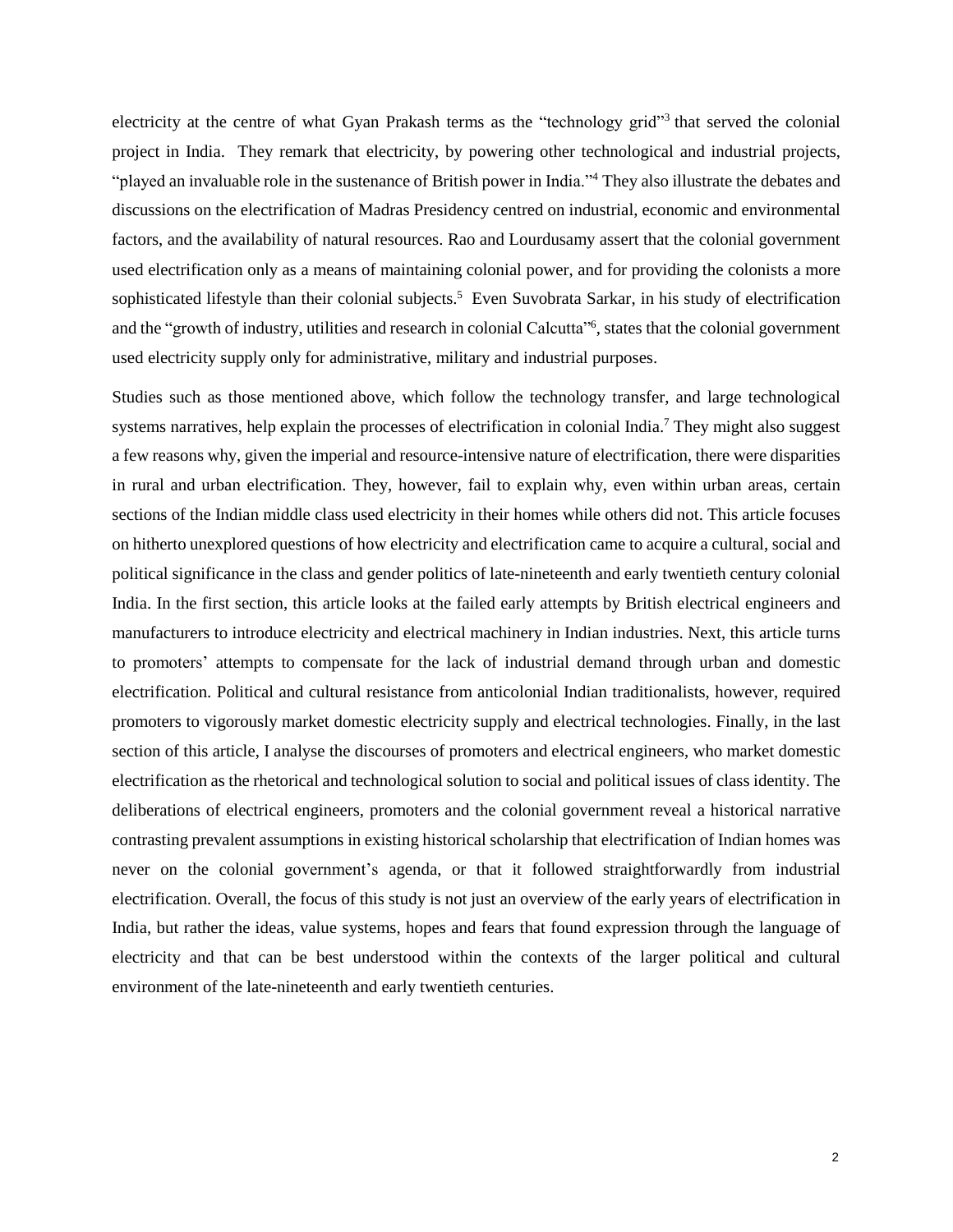#### **"Slipping down the hillside"**

The colonial government's plans to introduce electric lighting and machinery in factories from the 1880s onwards was met with resistance from Indian factory owners and politicians, who believed that electrification of industry was "the most suicidal step in the history of the industry the evil consequences of which would be immensely far reaching aye, more than people have any idea of at present." <sup>8</sup> Such opposition to industrial electrification resulted in several electricity supply schemes incurring huge losses for long periods of time, or completely failing. In 1905, *The Electrical Review* stated that in the period of soon after its installation in 1897, the Sidrapong plant in Darjeeling was operating at a loss:

The annual municipal report for 1903-04 shows that the experience of the municipality in its electric lighting has not been a happy one. The installation, which cost Rs. 1,60,000 (or rather over £10,600) five or six years ago, has been worked at a loss throughout, while during the last financial year, another loan of Rs. 60,000 had to be raised in order to prevent the head works at Sidrapong slipping down the hillside.<sup>9</sup>

Even Sunila Kale observes that "within Bombay city, for the first three decades after electricity was introduced in the 1880s, its consumption remained limited; many of the early utilities that were issued licenses failed because of a lack of adequate financing, insufficient demand, and the high cost of fuel."<sup>10</sup>

Such losses and closures of electricity supply projects prompted several governmental and organisational initiatives to make electric lighting and machinery acceptable in Indian industries. This is illustrated in the activities of the Indian and Ceylon Chambers of Commerce which, in 1905, placed Selwyn Howe Fremantle, a member of the Indian Civil Service, on special duty to study labour supply in Bengal and the United Provinces. In the afternoon of 29 April 1909, Fremantle presented his findings to the honorary Viscount Middleton, the late Secretary of State for India. In his paper, *The Problem of Indian Labour Supply*, Fremantle called attention to the problems caused to industries by the attitudes and work ethics of Indian labourers.<sup>11</sup> Starting from the premise that "cheap labour is by its very nature inefficient, and cannot compete with labour-saving appliances", Fremantle proposed wider use of electric cutting plants in collieries and the construction of central power plants to provide electricity to coal fields.<sup>12</sup> He also suggested using electrical machinery in the cotton and handloom weaving industries, and in agriculture, and proposed better primary and industrial training to prepare Indian workmen to work more efficiently and handle electrical machinery.<sup>13</sup> Despite such governmental efforts, electrical engineers and organisations were, even as late as 1915, concerned about the lack of electrical machinery in Indian industries. In his article, *The Development of Electric Power for Industrial Purposes in India*, H. R. Speyer - a member of the Institution of Electrical Engineers - ascribed this to the hostile attitudes of Indian mill, factory and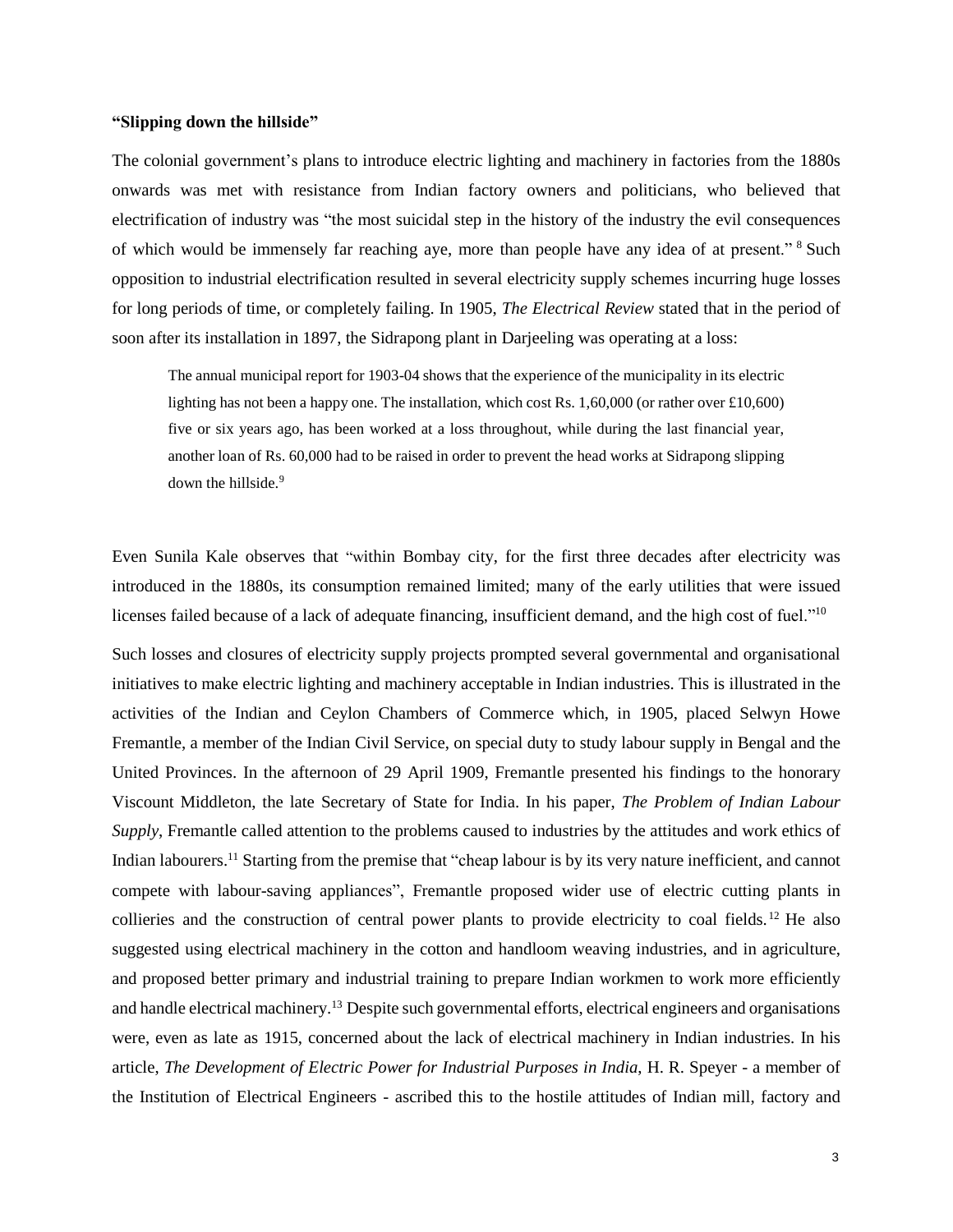colliery owners towards the use of electricity; strong competition from Continental European and American manufacturers; and lastly, the preference of electricity supply companies to supply electricity for street lighting instead of to factories.<sup>14</sup>

While electricity supply companies' focus on urban street lighting was considered by Speyer and other engineers as one of the factors responsible for the failure of governmental initiatives towards industrial electrification, matters were, however, quite complex in the case of urban street lighting. From the early 1900s onwards, the two largest municipal corporations of Calcutta and Bombay had begun experiments with electric street lighting, albeit as a means to augment electricity usage. While there were problems with existing gas-lighting schemes in both cities, gas was still preferable to the new electric lights that were both expensive and unreliable. <sup>15</sup> In 1893, the Standing Committee of the Bombay Municipal Corporation sanctioned Rs. 30,000 for trial electric lighting in the city; a decision that was highly criticised by members within the Corporation and newspapers alike, with the *Kaiser-i-Hind* writing: "Bombay is quite content with her gas-light.... There is nowhere any complaint touching darkness, albeit the gas is inferior."<sup>16</sup> The trials, however, failed rather spectacularly, and experts suggested a trial with oil, and investments in incandescent gas burners.<sup>17</sup> The much vexed question of "gas versus electricity" was, nevertheless, settled in December 1909 when, after years of trials and debates, the Government of Bengal "decided that the illuminant for Calcutta should be gas, [and] tenders were called for accordingly."<sup>18</sup>

Given the limited numbers of factories and public buildings using electricity, and the expenses faced by electricity supply companies, the creation of a constant electrical load was a major preoccupation for electrical engineers and suppliers. Faced with these demands, electrical engineers, promoters and suppliers shifted their attention to domestic supply, which they believed would provide an extremely promising market to support the limited demand for evening-time street-lighting with demand for domestic lighting and electric fans.

## **The Middle-Class Project**

While making a case for domestic electrification in a lecture at the Civil Engineering College in Sibpur in March 1900, John Willoughby Meares - then Engineer-in-charge of the Sidrapong Hydroelectric Project in Darjeeling and, later in his career, the Electrical Adviser to the Government of India - emphasised how greater use of electricity was beneficial to both consumers and electricity suppliers. He asserted that since any excess electricity produced by an electricity generating plant could not be stored, plants could be run more efficiently in case of maximum demand and maximum output: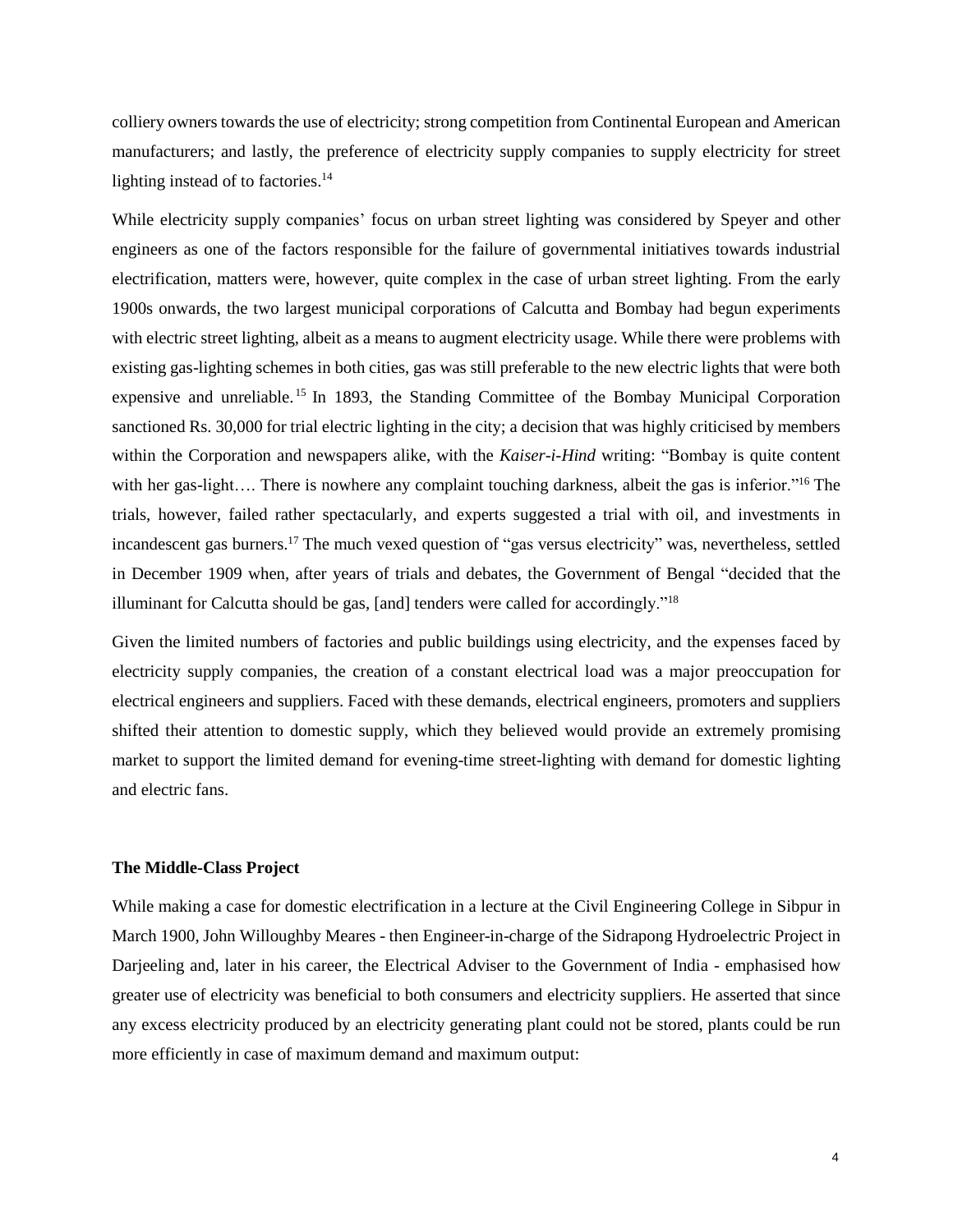It needs no explanation for you to see that as the output of the station increases the price per unit diminishes, since the cost of management, labour, interest on capital and other standing charges remain practically constant, while even the variable items, coal &c., are used more economically when there is a large output.<sup>19</sup>

Electrification, especially of Indian middle-class households, could not just ensure the economic viability of electricity production and distribution; it also served an important role in the complex cultural and political machinations of British colonialism, Indian nationalism, and the identities of the Indian middle class. The promotion of electricity was, in many ways, a colonial strategic response to the cultural and political situations surrounding Indian middle-class identity and growing Indian nationalist sentiments. Electrification of Indian middle-class households, according to the colonial government and promoters, was crucial to promoting new social and cultural identities mostly based on Western conceptions of technological modernity. Moreover, through domestic electricity supply and electrical technologies, the colonisers sought to influence the colonised to mimic the attitudes and lifestyles of the coloniser. In his seminal study, "Of Mimicry and Man", Homi Bhabha argues that the coloniser allowed such mimicry, but did not allow the colonised to be by any means identical. More importantly, by allowing this mimicry, the coloniser did not absorb the colonised into the dominant or superior culture, but only created intermediaries and collaborators who could help in exercising and maintaining authority.<sup>20</sup> For certain sections of the colonised too, according to Bhabha, such mimicry was a means of accessing the same power as the coloniser and, in the case of the Indian middle class, an opportunity to create a cultural identity different to that of the colonial elite and the urban poor. $21$ 

In *Fractured Modernity: Making of a Middle Class in Colonial North India*, Sanjay Joshi shows that "being middle class was a project" that deployed new modes of political activity and new forms of social conduct in the material domain of the state.<sup>22</sup> The new middle class, Joshi argues, asserted its respectability by differentiating themselves from the older elite and lower classes using access to western-style education and new forms of communication to form their identity based on contradictory stances on "modernity". The middle class, on the one hand, were committed to social values like gender equality and meritocracy, while simultaneously using exclusionary principles of birth, rank and gender to enhance their status. Joshi writes: "Whereas the middle class activists borrowed heavily from Western Enlightenment ideas as they sought to marginalise the traditional elite of the city, their exclusion of the lower classes were based on much more traditional hierarchies."<sup>23</sup> Prashant Kidambi has also shown that the construction of the middle class was mostly linked to material contexts and economic indicators of income and occupation. Studying white collar workers and manual workers, Kidambi shows that both these sections shared grievances about wages and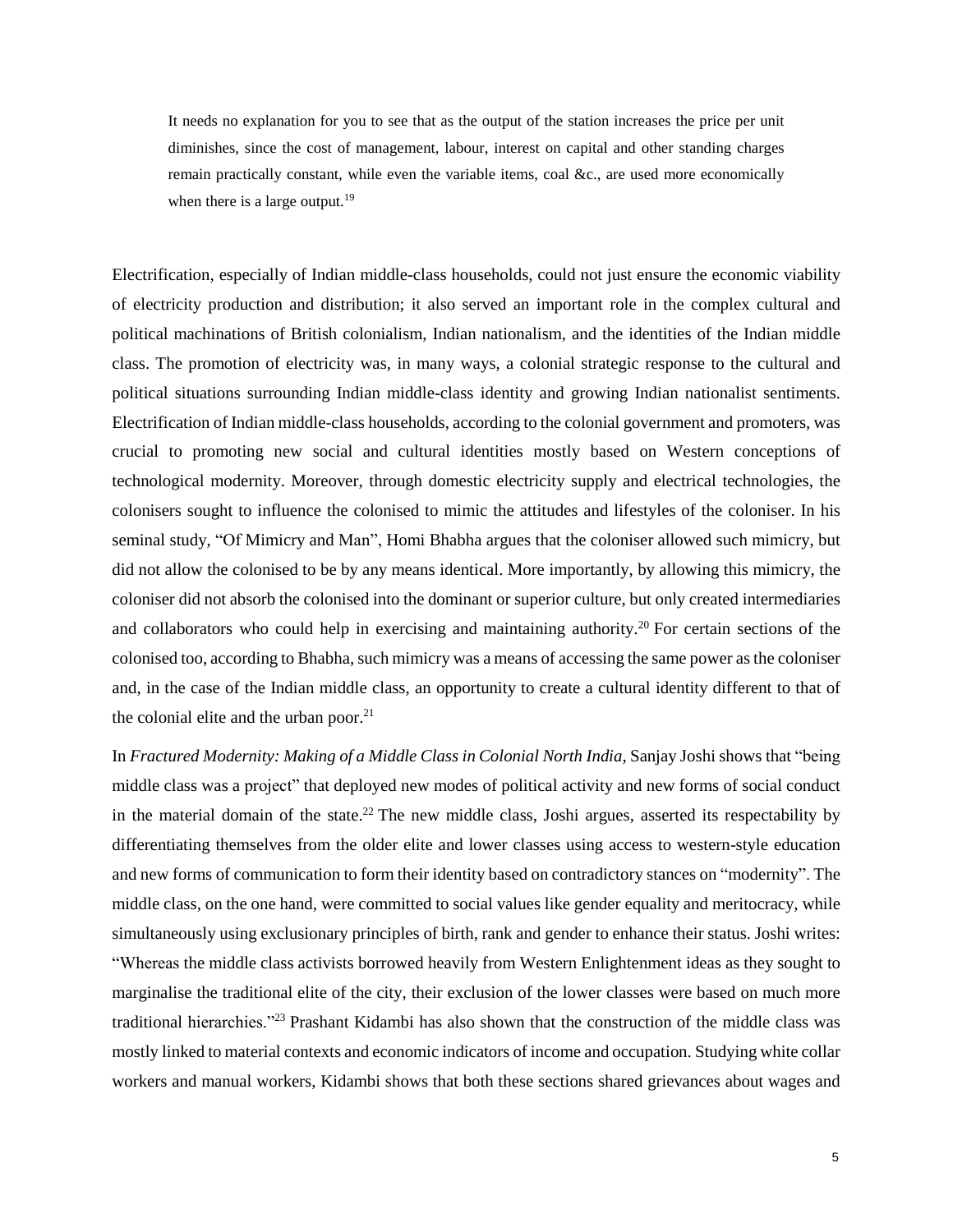work conditions during and after the First World War. The arguments of white collar workers, however, invoked their status as "middle class" in their attempts to distance themselves from manual workers. White collar workers argued that their material needs were different, since belonging to the "respectable" class required engaging in certain forms of consumption different to the lower classes.<sup>24</sup>

For both the colonisers and promoters of electrical goods, such Indian middle-class collaborators and mimics were considered to be both consumers and distributors of electrical technologies, especially in a period when Western goods and technologies, and the kinds of social or domestic reforms they represented, faced considerable opposition from anti-colonial traditionalist sections of the middle class.<sup>25</sup> The period in question in this study was also a period of growing anticolonial sentiments amongst different sections of the Indian middle class. Partha Chatterjee has shown that early anticolonial Indian nationalism focused on creating its own sovereign domain in the Indian household before its political battle with imperialism. According to Indian nationalists, studying and replicating Western conceptions of modernity in the outside world while protecting Indian cultural values, spirituality and identity within the Indian domestic sphere could help achieve nationalist sovereignty.<sup>26</sup> Anticolonial nationalists, mostly erudite members of the middle classes, used their literary skills to disseminate ideas of the ills of a Westernised modernity in India. They propagated stories and drama that found resonance among an educated audience.<sup>27</sup> The emergence of electricity as a scientific and technological phenomenon in colonial India from the 1880s onwards also resulted in anticolonial writers and dramatists integrating and exploring electricity in their fictional and satirical works. For several nationalist writers, the outcomes of electrification were not restricted to the physical effects of lightning and shocks; the western origins of electrical technologies were considered dangerous to Indian cultural values, lifestyle and outlook. Amarendranath Datta's *Majā* was one amongst many forms of traditionalist social drama that appeared during this period as part of a greater discourse concerned with the emergence of, and critical of, the new Indian middle class and its acceptance of Western technologies in Indian domestic spaces. A conversation in the satire between a young, Western-educated Indian girl and her father, where the girl demands that an electric light be installed in her room, is used by the author to depict an upheaval in the social order of the Indian domestic space resulting from the effects of Western education and modernity. <sup>28</sup> Such nationalist and traditionalist notions manifested themselves in the Boycott and *Swadeshi* movements, which urged Indians to use Indian goods, and drew large sections of Indian society to boycott the use of foreign clothes, utensils, foodstuff, and even technologies.<sup>29</sup> The Indian household, thus, became as significant a setting for a full-fledged political struggle as the streets and government offices.<sup>30</sup>

In order to make electricity acceptable in Indian domestic spaces, promoters of electrification were required to, therefore, focus on the social and political interests of those sections of the Indian middle class who they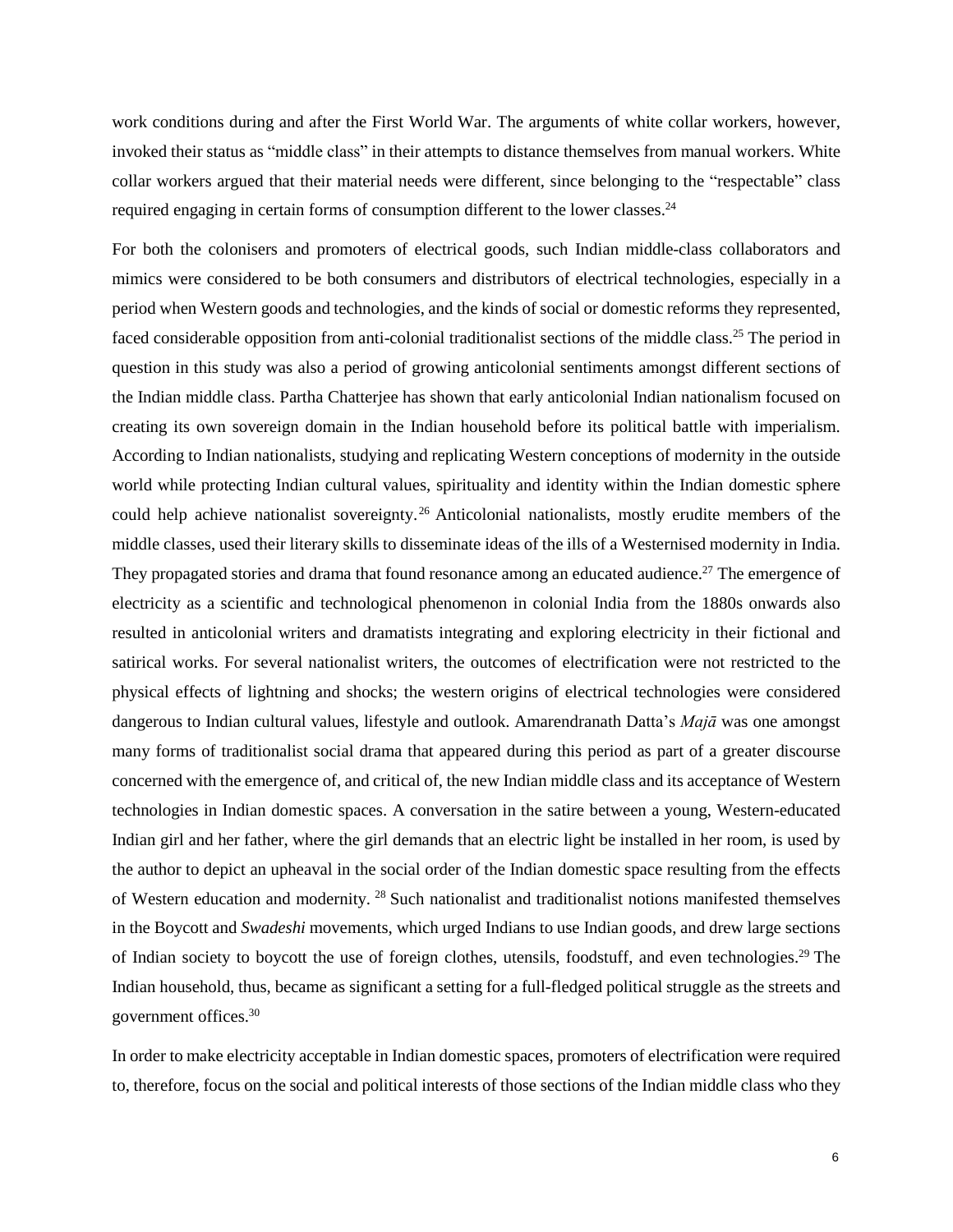believed would be more favourable to Western technologies in their domestic spaces. This would, nevertheless, require a profound reshaping in the realm of consciousness or, as the authors of In Our Work in the Nineteenth Century - a paper presented to Lord James of Hereford on 18 January 1900 - put it: "if steam and electricity are pouring new wine into the East, with its patient deep disdain of the Christian West, it is necessary that new bottles should be prepared for its reception."<sup>31</sup>

## **New Wine in New Bottles**

In *Everyday Technology*, David Arnold shows that Western technologies such as the sewing machine, bicycle and typewriter, despite being technologies that related more closely to everyday life than power plants and electric pylons, did not simply arrive in Indian homes. Each of these technologies had to be marketed in innovative ways, focusing on their everyday associations with health, domesticity and gender. Mass advertising campaigns and their portrayal of these technologies as a means to a healthy and rewarding life were crucial in the acceptance of these and other "everyday" Western technologies by the Indian public.<sup>32</sup> From the work of Madhuri Sharma we can see how in fact advertisements for mass consumer products modified their language and iconography to reach a wider audience base. As Sharma observes, these strategies were most obvious in advertisements for medicines and health products, where Western manufacturers flooded vernacular newspapers with explicit claims, texts and imagery that drew on local cultural ethics and religion in order to "colonise the mind" of the Indian consumer.<sup>33</sup> For example, European manufacturers of baby food, in their attempts to promote their products to Indian mothers, incorporated both English and Sanskrit terminologies. Through the use of Sanskrit in the phrase, "sanjeevan-tattavamilk-food" (life-giving milk food), advertisers attempted to instil a sense of the purity and genuineness of the product while also communicating the product's suitability to Indian sensibilities.<sup>34</sup>

Electricity was, however, not a mass consumer product. Therefore, in contrast to the advertising of 'everyday' technologies and mass consumer products, promoters of electricity in India had to foreground certain notions of convenience and modernity that were particularly appropriate to the construction of Indian middle-class identity. The promotion of electricity, therefore, needed to focus not simply on catering to Indian sensibilities, but also on the importance of electricity to the middle-class's efforts to lead a more sophisticated and modern lifestyle. The electric fan, for example, as can be seen in advertisements collected in Ranabir Ray Choudhury's *Early Calcutta Advertisements 1875-1925: A Selection from The Statesman*, could facilitate entry of its Indian middle-class users into modern culture and economy. Such advertisements, usually containing images of British gentlemen consumers of the electric fan enjoying the cool breeze in a rather elite setting, depicted not only the kind of consumers fan companies aimed to serve, but also the kind of lifestyle that the electric fan could offer its British and Indian middle-class consumers.<sup>35</sup>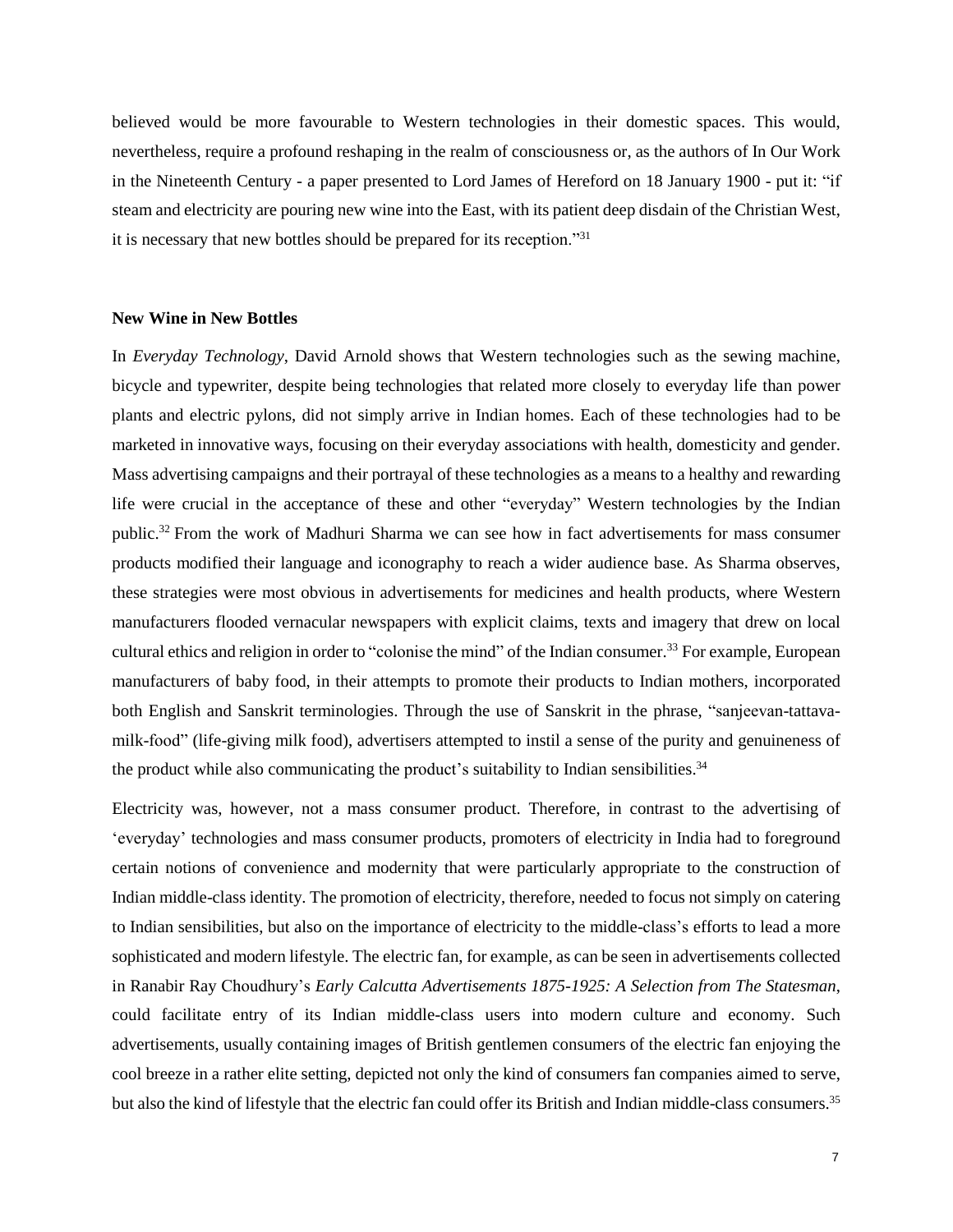Unsurprisingly, perhaps, the reification of constant electricity usage in urban Indian households would have required changing prevalent Indian lifestyles and habits. Electrification, on the one hand, promoters argued, required modifications to existing everyday systems and processes within the domestic sphere in order to be thoroughly utilised and, on the other hand, was a force capable of effecting large-scale moral and social changes within the home. British promoters' marketing discourses were replete with the colonial ideology that the improvement of Indian society was based on Indian middle-class households' acceptance of electrical technologies. Proponents of electrification often made several references to replacing existing mechanisms or methods with more "modern" electrical technologies. This involved constructing concerns about the character of the urban poor most closely associated with the everyday lives of the British and the Indian middle class: the domestic servant. Concerns of domestic servants' dishonesty and laziness were, however, borrowed from domestic guidebooks and the British and Indian middle-class social circles, where the position of Indian servants within the domestic sphere was a symbolically significant yet uncertain one.

The domestic sphere, for British residents of India, was a "significant space intended to both constitute and to express the culture of an imperial power", and Indian servants within the Anglo-Indian<sup>36</sup> household played an important role in the affirmation of the Anglo-Indians' position as rulers. <sup>37</sup> The several guidebooks on household management available to elite female British residents in India, in addition to discussing a range of strategies to survive local conditions in India, and to furnish domestic interiors without access to the usual furnishings of an English home, also crucially discussed how the Anglo-Indian woman could maintain imperial rule within the domestic sphere by maintaining the unequal power relations between British women and their Indian servants. The everyday functioning of Anglo-Indian homes was, in many ways thus, compared to the administration of a colonial empire. As Flora Annie Steel and Grace Gardiner commented: "an Indian household can no more be governed peacefully, without dignity and prestige, than an Indian empire."<sup>38</sup> While the presence of Indian servants helped reaffirm bourgeois identity, and establish and maintain imperial domesticity, they were also seen as outsiders and inferior human beings. Nupur Chaudhuri, in her study of "Memsahibs and their Servants in Nineteenth-century India", shows how British women's household guides and writings on Indian servants within the domestic sphere reflected the influence of social Darwinism. British women's writings on Indian servants demonstrate that despite the hierarchical class system, further complicated by race, religion and gender issues, influenced the highly negative attitudes towards native servants, and the urban poor in general. Also, Chaudhuri adds, "by positioning the Indians negatively in relation to the British, they contributed to the imperial discourse."<sup>39</sup> Household guides too advised British women to carefully examine and observe their servants' behaviours and characters since, as *The Englishwoman in India* wrote: "native servants of all classes, good or bad, and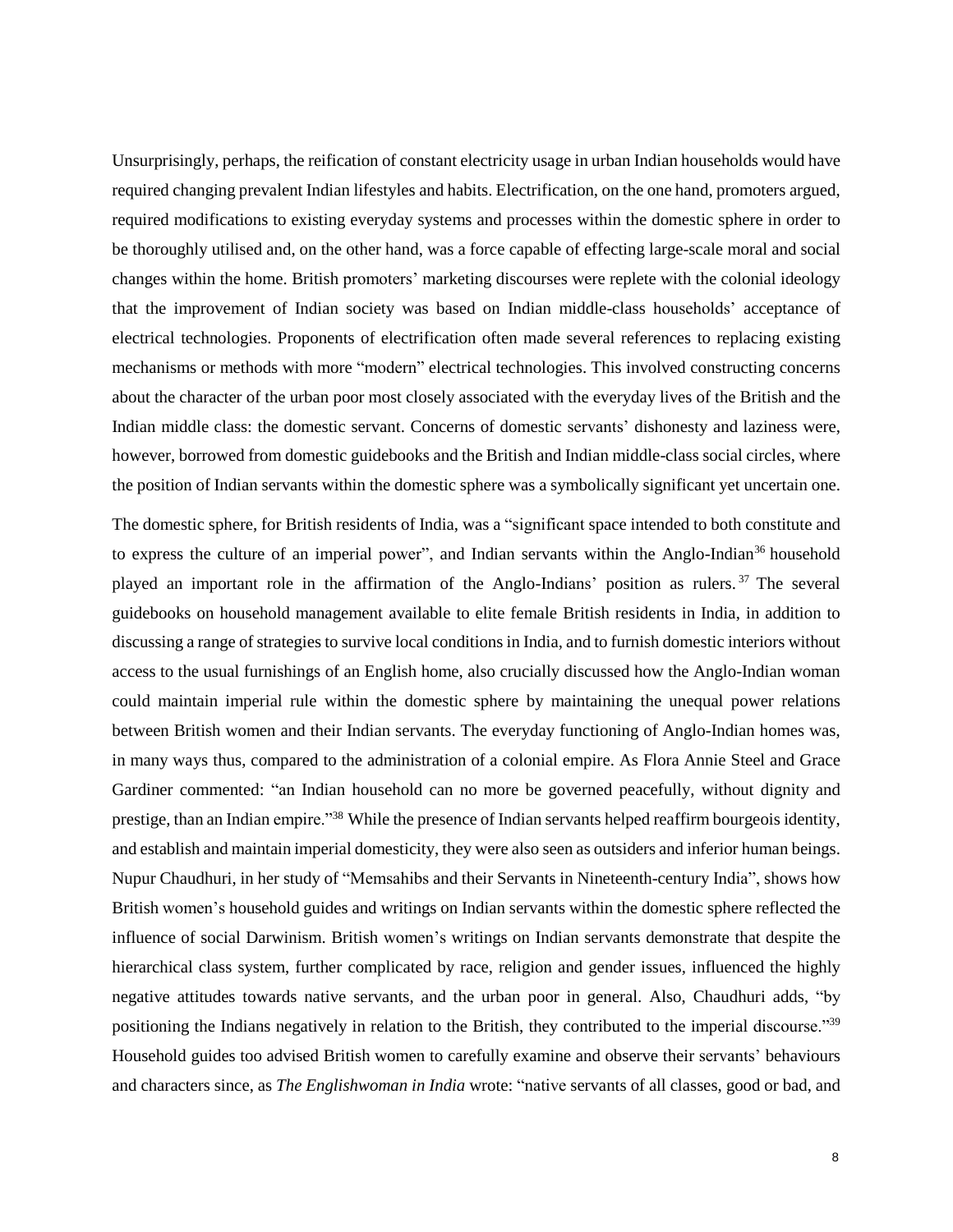indifferent, require the most incessant supervision… It is but natural to expect them to pilfer small articles of food; rice, sugar, coffee, and every sort of oil are their specialities in this line."<sup>40</sup> That Indian servants stole at every possible opportunity was also an often repeated account in Anglo-Indian literature. In *Behind the Bungalow*, an 1899 publication describing life with Indian servants in an Anglo-Indian household, the author wrote of the Mussaul, or "the man of lamps"<sup>41</sup>:

The Mussaul's name is Mukkun, which means butter, and of this commodity I believe he absorbs as much as he can honestly or dishonestly come by. How else does the surface of him acquire that glossy, oleaginous appearance, as if he would take fire easily and burn well? I wish we could do without him!<sup>42</sup>

For the Indian middle class, however, the presence of servants in the domestic sphere served deeper social and cultural purposes. Indian middle-class self-identity in the late-nineteenth and early twentieth centuries was constructed through establishing hegemony over subordinate groups within the domestic sphere. The new intelligentsia used servants to define the place of the housewife within the family hierarchy. Servants helped establish middle-class hegemony and paternalism, and the nature and quality of the works they performed were often crucially linked to the housewife's character and status. The housewife's character, alertness and efficiency were also analysed in relation to servants' dishonesty and habits of stealing. While housewives were urged to be humane towards servants, they were also advised to believe that theft and dishonesty were natural attributes of servants.<sup>43</sup>

Echoing prevalent colonial and Indian middle-class attitudes towards the urban poor, John Willoughby Meares noted that electricity was advantageous for domestic lighting because it could not be stolen. He wrote that although oil had several advantages as compared to electricity, namely ease of transport and constant supply, electricity had "the advantage that even if stolen it cannot usually be sold."<sup>44</sup> Evident in his comments are an image of Britain where the public had accepted the modernity of electrification and a scathing criticism of the immorality of lower-class Indians. Meares contended that oil would not be used in Britain if electricity or gas were available, while "[i]n the East conditions are different, and the fact that electricity cannot be stolen and sold is an appreciable condition."<sup>45</sup> To put Meares's views into perspective, the use of electric lighting in domestic and public areas in urban India was not just for the benefit of electricity suppliers and producers, and the general public; it also served a moral purpose. Electricity took away oil and, according to Montague Massey (a businessman who lived extensively in Calcutta and Bombay from the mid-nineteenth century onwards), "the great temptation it afforded Gungadeen, the Hindu farash bearer, to annex for his own individual daily requirements a certain percentage of his master's supply."46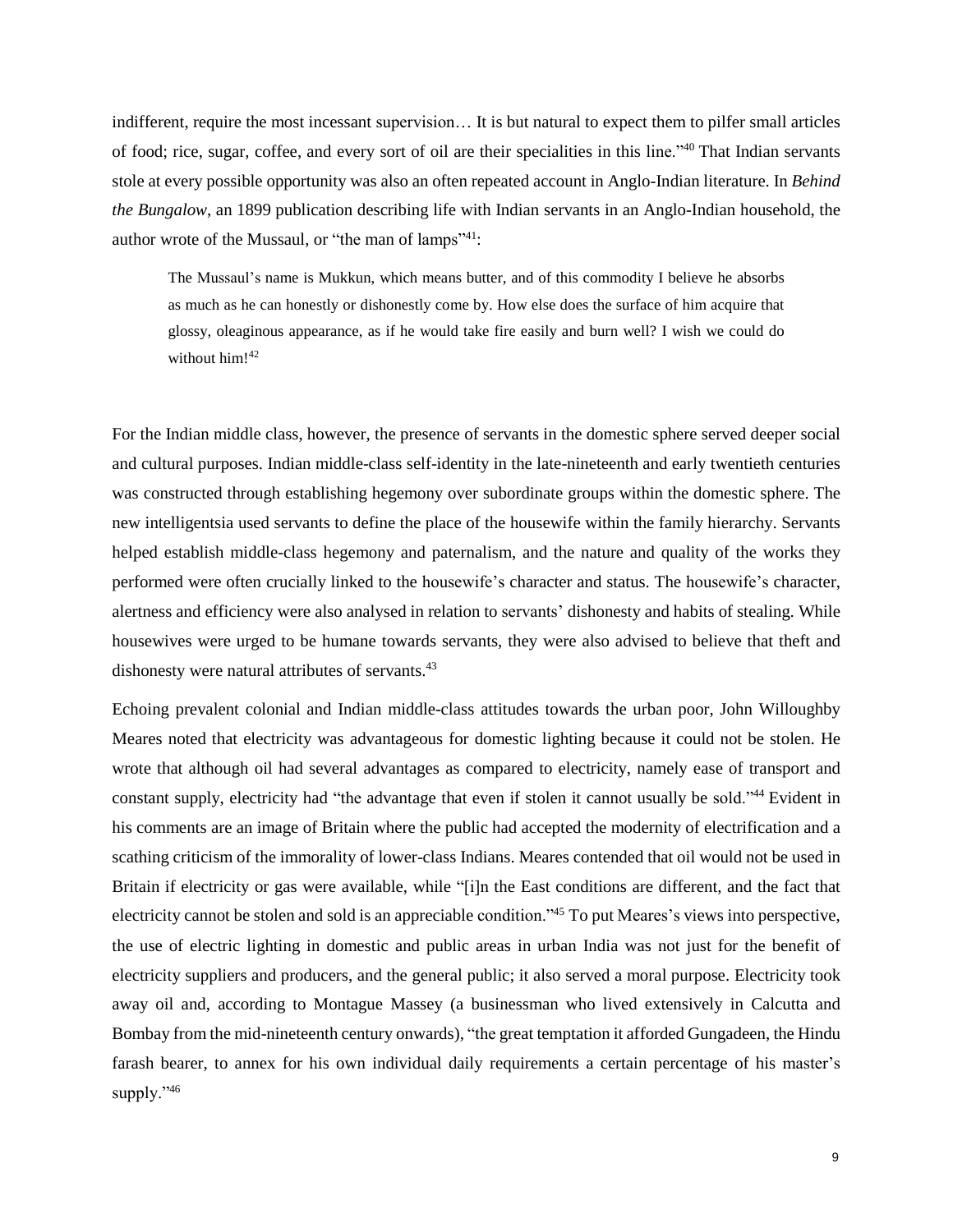The traditional apparatus and servants that perhaps evoked the most complaints from electrical engineers were the manual punkahs and punkah-wallahs, respectively. Punkahs were old-fashioned fans used in houses in the Indian sub-continent. These fans, ranging from small hand-fans to complex systems of ropes and pulleys, were usually worked by punkah-wallahs in Anglo-Indian and Indian middle-class households.<sup>47</sup> Punkah-wallahs, consequently, shared the same spaces where their masters and mistresses were expected to sleep, work, talk or conduct private business.<sup>48</sup> Punkah-wallahs were, however, most criticised for falling asleep while pulling punkahs at night. In his 1896 publication, *Indian Sketches and Rambles*, J. Bowles Daly wrote that while the punkah-wallah was efficient for the first few hours of his service, the movement of the punkah would gradually become intermittent, and finally stop, resulting in shouts and complaints from the people they served.<sup>49</sup> In 1890, in a paper presented to the American Institute of Electrical Engineering, Wilfrid H. Fleming, an American electrical engineer, wrote that manual punkah were also both noisy and caused gas or oil lamps to flicker. Tellingly, Fleming's only solution to the problems of noise, the flickering of lights, and the presence of the punkah-wallah was to replace both manual punkahs and oil lamps with "noiseless motor fans and steady incandescents [respectively], thus enabling the Anglo-Indian to read and rest in comfort."<sup>50</sup>

Yet, there were many other aspects of political and racial importance in late-nineteenth century colonial India that deployed the electric fan to defend the prerogatives of the British. In the late-nineteenth century, the deaths of punkah-wallahs at the hands of their irate European masters had become tragically commonplace. The *Indian Daily News* of August 1893 writes: "Hardly a hot season in this country passes, but we read of the death from violence of one or more of that much-abused, but useful, class of menial, the *Punkha* coolie."<sup>51</sup> What provoked the ire of Indian nationalists, however, were the rather lenient sentences handed to the European offenders by European judges and juries. In a case that was widely covered by the newspapers in 1893-94, Private Rigby of the West Yorkshire Regiment, despite evidences against him for murdering a punkah-wallah who fell asleep on the job, was acquitted by the magistrate because postmortem reports showed that the punkah-wallah died of an enlarged spleen that burst because of Private Rigby's assault. The Magistrate said: "Rigby has always borne as good character as any other. To imprison him would, in my opinion, be, notwithstanding the terrible but accidental consequences of his acts, altogether too severe."<sup>52</sup>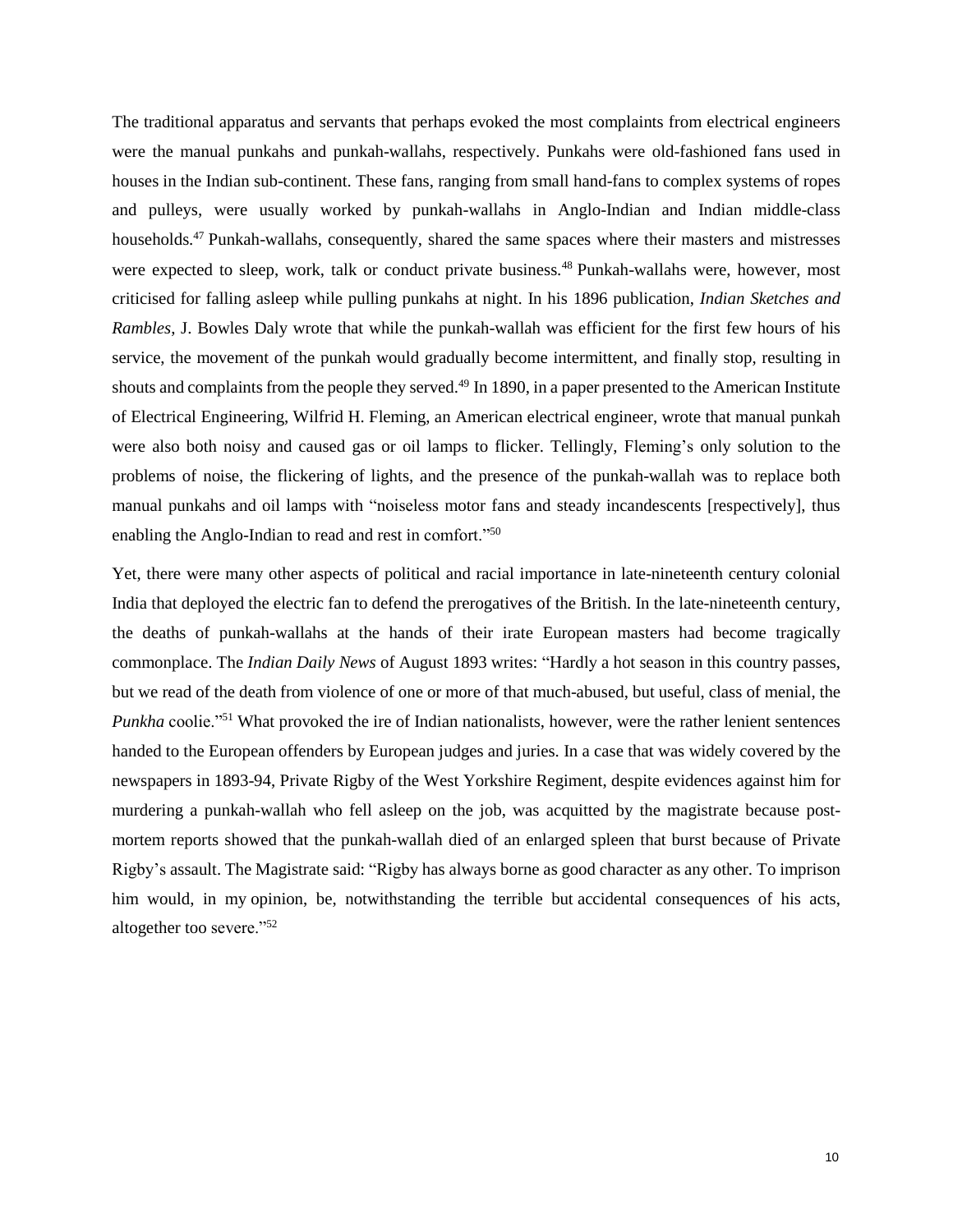

**Figure 1.** A punkah-coolie being kicked to death by his European master. From *Chitradarsana* (Bengali periodical), Vol. 1 (1890), page 9 (online version of the journal hosted by Cross-Asia Repository and Heidelberg University Library, while microfilm and paper copies of the journal are held by the archives of the Centre for Studies in Social Sciences, Kolkata, and the Bangiya Sahitya Parishat in Kolkata, respectively.

Several nationalist newspapers capitalised upon the incident to call for equality and impartiality in sentences for European and Indian offenders. The *Amrita Bazar Patrika* commented:

In India, whenever an Indian is killed by the kick of a European, it is often predicted that the theory of spleen-rupture would be brought into requisition; and, as a matter of fact, this prediction is as often fulfilled! In the case of Private Rigby, assuming that the punkha coolie had a large spleen, it is an admitted fact that he died from the effects of five or six blows dealt out to him. And what would have been the punishment awarded, if the accused had been a native of India? Assuredly, transportation for life!<sup>53</sup>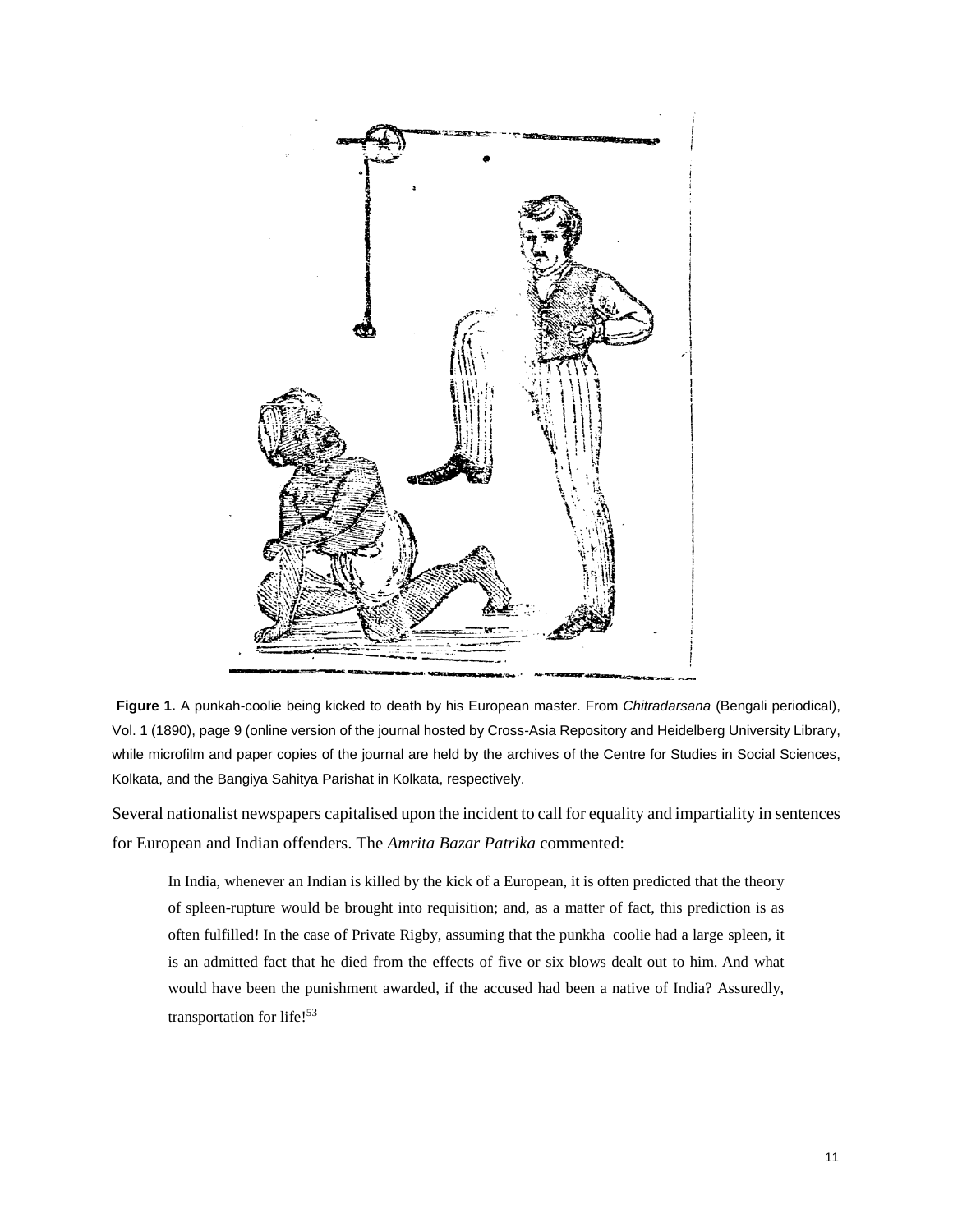While the punkah-wallah was always the victim, it helped - at least for the colonial government and promoters of electricity - to create the paradigm of the slumberous punkah-wallah. Correspondingly, promoters adopted the electric fan to quell any criticisms of the government's mishandling of fatal punkahpuller cases. In 1895, R. J. Browne, an electrician of the British India Steam Navigation Company, said in an interview after his electric punkah machine was granted a patent:

The machine is the essence of simplicity, and would be a boon to the Electric Supply Company as it would enable them to get a day load for their plant which otherwise would be lying idle all day. This machine should, we think, have a considerable future before it for use in barracks &c., where the punkha coolie is often the cause of much irritation to the men which infrequently leads to illtreatment of the puller himself.<sup>54</sup>

A satirical commentary from *Amrita Bazar Patrika* in 1901, titled "Heat, as it affects the European" shows how the intolerable heat generated both by the sun and the seditious Bengali press led the colonial government to replace punkah-coolies with electric fans. The heat of the sun, it is said in the satire, resulted in punkah-coolies being employed and, despite the Europeans' efforts to keep them awake, the coolies slept. Even killing them now and then proved unsuccessful: "If one cooly was killed for his sleepiness, his successor proved equally sleepy, unconscious of the fate that had befallen the predecessor. The latest device, the electric punkha, has no doubt removed this difficulty to some extent."<sup>55</sup>

#### **Conclusion**

The cases presented in this article have shown that the electrification of colonial India was not a straightforward story of acceptance and a consequent move towards modernity. Furthermore, it has also revealed that the story is also not one based on clearly defined lines of acceptance of, and resistance to, a new technology. Electricity, as discussed in this article, was not simply accepted, resisted or promoted for its technological value, but because of the different social and cultural meanings attached to it by different social groups of colonial India. Studying the social, cultural and political contexts of electrification in colonial India redefines the predominant association of electricity with the state and the provider. Studies of electricity and electrification, especially in the colonial world, have examined the ways in which electricity was produced, distributed and controlled by individuals, businesses and colonial governments.<sup>56</sup> This article has revealed the strength of class and identity politics, especially that employed by the colonised Indian middle class, in determining the direction of the efforts of promoters and the colonial government.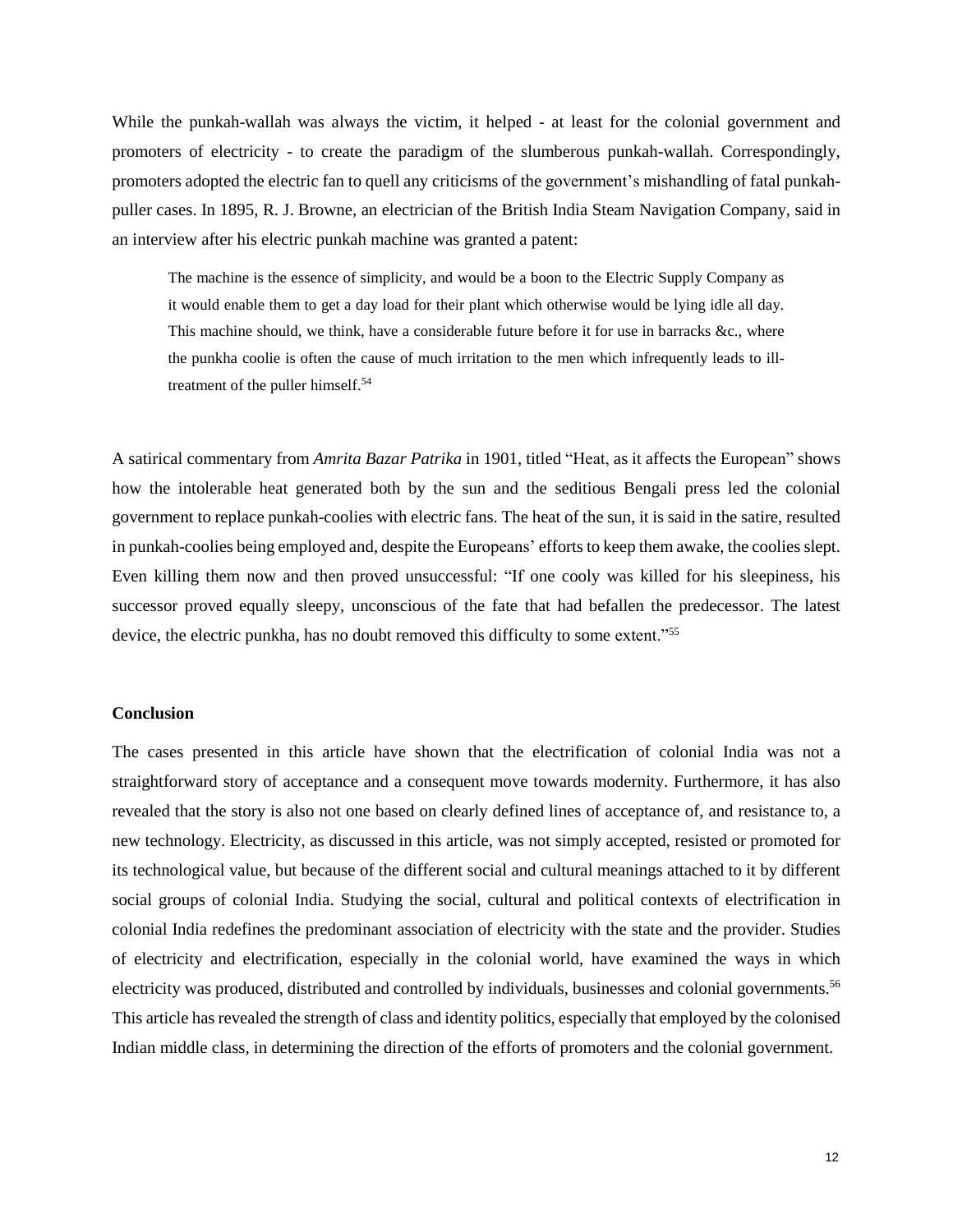While promoters sought to interest their subjects by presenting the West, especially Britain, as a model of technological and social modernity, the cases presented in this article demonstrate that the rise of the various sections of the Indian middle class, their contested ideas of nationalism and modernity, and their desire to separate themselves from the urban poor became central to the language of electrification. The existence of sections of the Indian middle class who promoters believed would, despite Indian traditionalist concerns of the threats that Western technologies posed to Indian cultural values within the domestic sphere, accept electrical technologies pushed marketing efforts away from industries towards the domestic sphere. While Indian industries did not accept promoters' authoritative claims of the inherent modernity and superiority of electrical technologies, the demand for electricity was driven in essence by contemporary class politics and conflicts around Indian middle-class self-identity. Finally, in this context, the "uneven electrification" of colonial India was as much a consequence of urban class politics as it was an infrastructural and technological issue.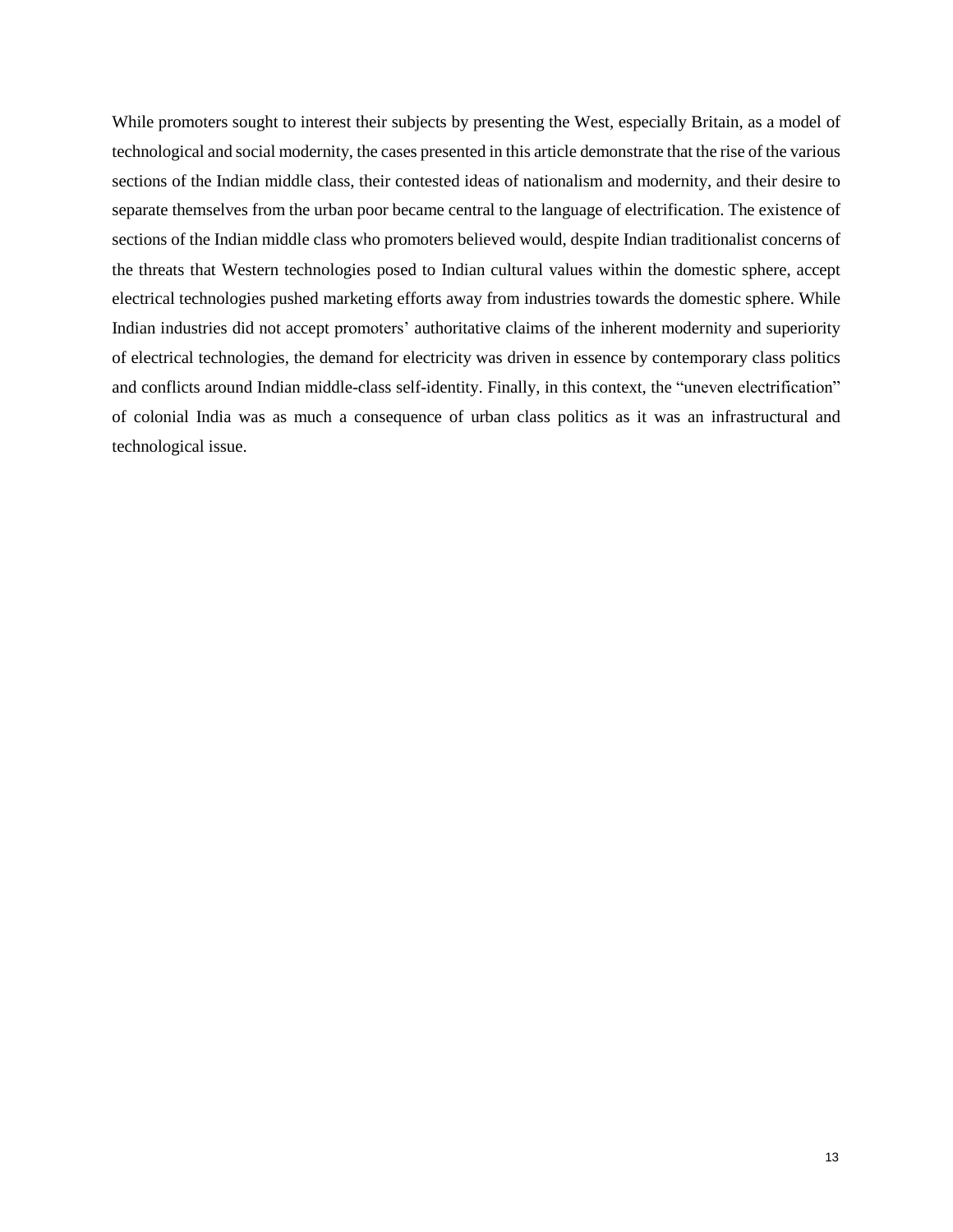$1$  Ute Hasenöhrl, "Rural Electrification in the British Empire" (this volume), 1.

 $2$  Ibid., 5-7.

 $\overline{a}$ 

<sup>3</sup> Srinivasa Rao and John Lourdusamy, "Colonialism and the Development of Electricity: The Case of Madras Presidency, 1900-47", *Science, Technology and Society* 15, no. 27 (2010): 30. For the theory of the "technology grid", see: Gyan Prakash, *Another Reason: Science and the Imagination of Modern India* (Princeton: Princeton University Press, 1999).

<sup>4</sup> Rao and Lourdusamy, "Colonialism and the Development of Electricity", 30.

<sup>5</sup> Ibid., 41.

<sup>6</sup> Suvobrata Sarkar, "Domesticating electric power: Growth of industry, utilities and research in colonial Calcutta', *The Indian Economic and Social History Review* 52, no. 3 (2015): 357-389.

<sup>7</sup> For technology transfer from the West to the colonies, see Daniel R. Headrick, *The Tentacles of Progress: Technology Transfer in the Age of Imperialism, 1850-1940* (Oxford: Oxford University Press, 1988). For a study of the history of electrification from a large technological systems perspective, see Thomas P. Hughes, *Networks of Power: Electrification in Western Society, 1880-1930* (Baltimore: Johns Hopkins University Press, 1983).

<sup>8</sup> *Kaiser-i-Hind*, 7 August 1892, 3; Such articles criticising the modernisation and electrification of industries were a regular occurrence in the Indian nationalist press.

<sup>9</sup> *The Electrical Review* 56, no. 1416 (13 January 1905): 65.

<sup>10</sup> Sunila S. Kale, "Structures of Power: Electrification in Colonial India", *Comparative Studies of South Asia, Africa and the Middle East* 34, no. 3 (2014): 462. Also see: Sunila S. Kale, *Electrifying India: Regional Political Economies of Development* (Stanford: Stanford University Press, 2014).

<sup>11</sup> Selwyn Howe Fremantle, "The Problem of Indian Labour Supply", *Journal of the Royal Society of Arts* 57, no. 2947 (May 14, 1909): 510-524.

 $12$  Ibid., 518.

<sup>13</sup> Ibid., 518-519.

<sup>14</sup> H.R. Speyer, "The Development of Electrical Power for Industrial Purposes in India", *Journal of the Institution of Electrical Engineers* 53, no. 246 (1915): 601-602.

<sup>15</sup> There were several complaints from customers about the poor service provided by the monopolist gas companies in Bombay and Calcutta. Newspapers, general periodicals and technical journals regularly published public complaints. Despite being dissatisfied with the gas companies, municipal corporations, after comparing proposals from both gas and electric lighting companies, chose gas for street-lighting because it was a tested and familiar technology, and cheaper than electric lighting. See: "Corporation of Calcutta", *Amrita Bazar Patrika*, 17 April 1904, 9. Also see: "Gas versus Electricity: The Better Illuminant", *Amrita Bazar Patrika*, 13 April 1908, 9.

14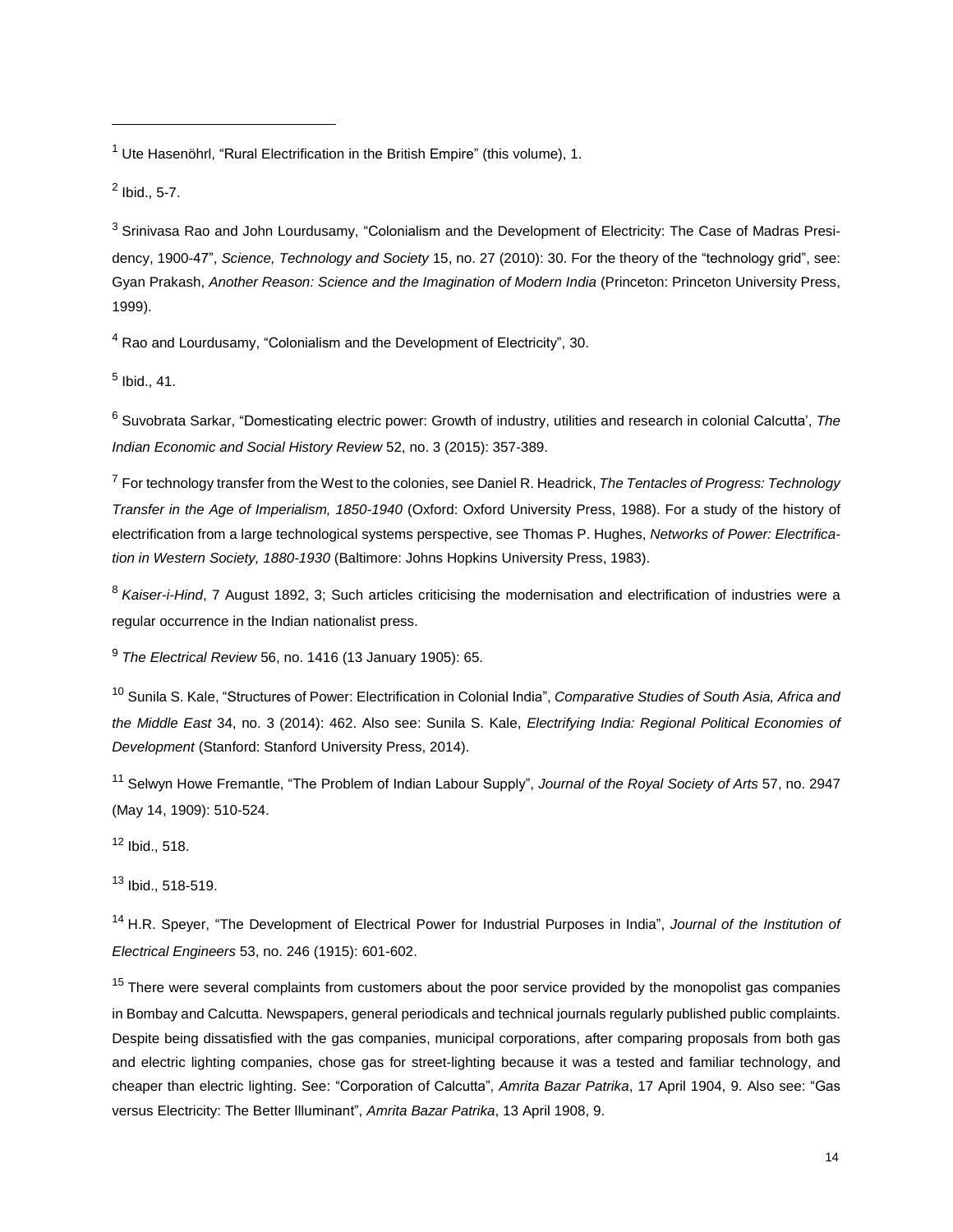<sup>16</sup> *Kaiser-i-Hind*, 6 July 1890, 4.

 $\overline{a}$ 

<sup>17</sup> *Kaiser-i-Hind*, 5 February 1893, 7.

<sup>18</sup> "Lighting of Calcutta", *Amrita Bazar Patrika*, 18 November 1909, 7.

<sup>19</sup> J.W. Meares, *Electrical Engineering with particular references to Conditions in Bengal (Six Lectures delivered in March 1900 at the Civil Engineering College, Sibpur)* (Calcutta: Bengal Secretariat Press, 1900), 109. Archived in the India Office Records of the British Library, London (hereafter IOR): IOR/Asia, Pacific & Africa/V9417.

<sup>20</sup> Homi Bhabha, "Of Mimicry and Man: The Ambivalence of Colonial Discourse", *Discipleship: A Special Issue on Psychoanalysis* 28 (Spring, 1984): 125-133. Also see: Homi Bhabha, *The Location of Culture* (London: Routledge, 1994).

<sup>21</sup> Bhabha, "Of Mimicry and Man"

<sup>22</sup> Sanjay Joshi, *Fractured Modernity: Making of a Middle Class in Colonial North India* (New Delhi: Oxford University Press, 2001), 172.

<sup>23</sup> Ibid., 24.

<sup>24</sup> Prashant Kidambi, "Consumption, Domesticity and the Idea of the 'Middle Class' in Late Colonial Bombay", in *The Middle Class in Colonial India*, ed. Sanjay Joshi *(*Delhi: Oxford University Press, 2011), 138-139.

<sup>25</sup> In *Everyday Technology*, David Arnold studies European companies selling goods through local entrepreneurs and businesses. Parsis in Bombay became crucial as intermediaries because they were considered by Europeans to be the most Westernised amongst Indians. David Arnold, *Everyday Technology: Machines and the Making of India's Modernity* (Chicago: Chicago University Press, 2013), 71-72.

Even Suvobrata Sarkar has examined the role of Bengali entrepreneurs in the development of the electrical industry in Bengal. As in the case of Parsi entrepreneurs in Bombay, it was usually the Bengalis educated abroad, or those who were Westernised in their outlook, who set up businesses that either manufactured or distributed Western electrical goods. See: Sarkar, "Domesticating Electric Power": 365-386. Also see: Sarkar, "In Pursuit of *Laxmi*: Entrepreneurship, Industry and Technology in Colonial Bengal", *Archiv Orientální*, Issue 82.2, (2014): 263-295.

<sup>26</sup> Partha Chatterjee, *The Nation and Its Fragments* (Princeton: Princeton University Press, 1993), 3-14 and 116-134.

<sup>27</sup> See: Chatterjee, *The Nation and Its Fragments*; Prakash, *Another Reason*; Anindita Ghosh, *Claiming the City: Protest, Crime, and Scandals in Colonial Calcutta* (New Delhi: Oxford University Press, 2016).

<sup>28</sup> Amarendranth Datta, *Majā*, 1900 (translation by Partha Chatterjee in *The Nation and Its Fragments*, 122).

<sup>29</sup> Sumit Sarkar, *The Swadeshi Movement in Bengal* (Ranikhet: Permanent Black, 2010), 78-90.

Although historians place the genesis of the Boycott Movement in the opposition to the partition of Bengal from 1903 onwards, anti colonial campaigns to turn the public against British goods and technologies were commonplace in several Indian provinces, including Bengal and Bombay, since the late nineteenth century. The *Swadeshi* Movement also impeded colonial electrification projects in cities and towns across India. As the *Report on the Electric Lighting and*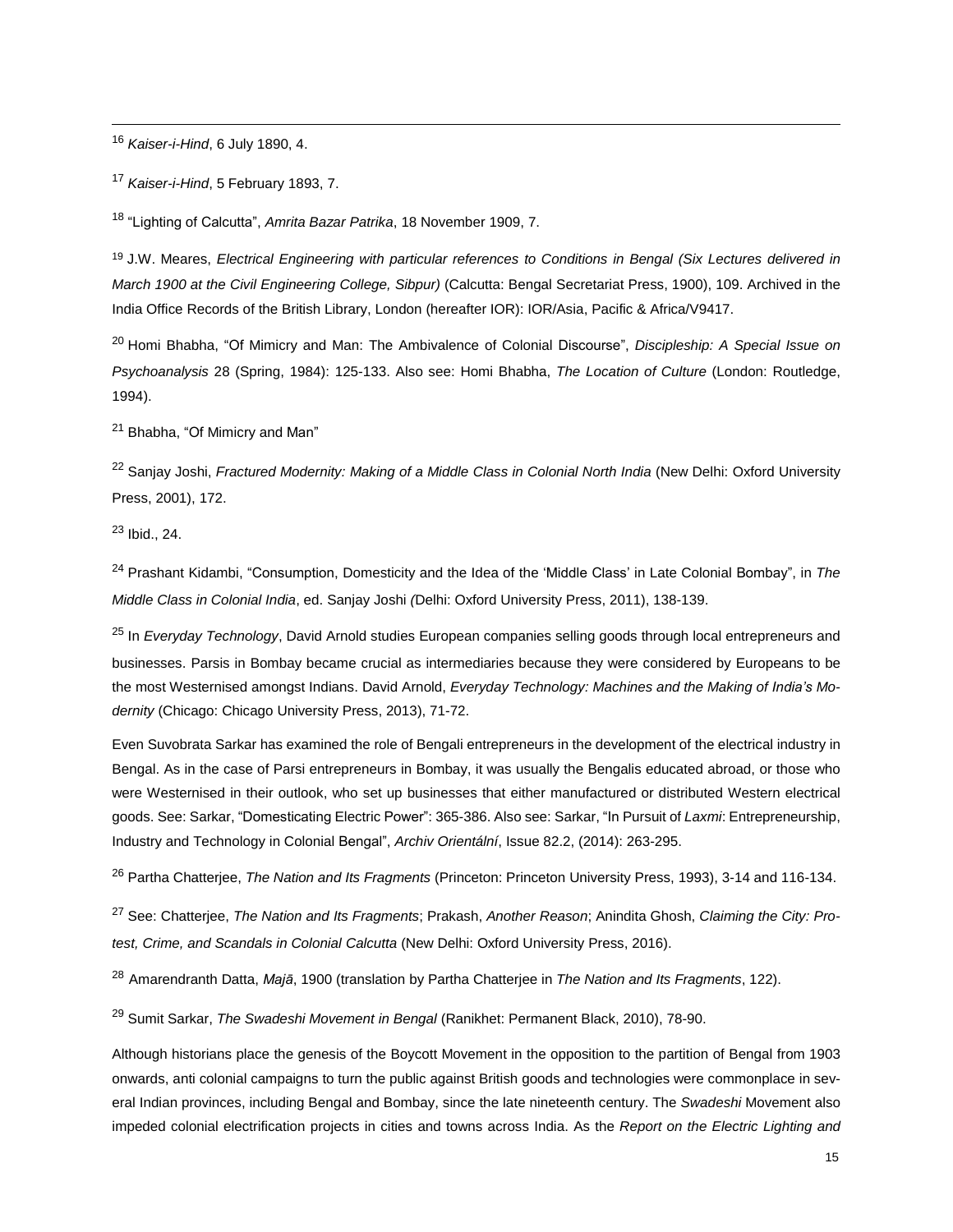*Power Supply Scheme of Benares* (1919) shows, the prospect of rich landlords, merchants, and important schools and colleges accepting electric lights and fans tempted three companies to supply electric power and equipment in Benares. All three attempts, between 1903 and 1919, failed owing to differences with local authorities, the rise of the Swadeshi Movement, and the First World War, respectively. See: C.A. King and B.C. Chatterjee, *Report on the Electric Lighting and Power Supply Scheme of Benares* (Allahabad: Indian Press, 1919), 2. (Archived in the India Office Records at the British Library, London. IOL.1947.b.617)

<sup>30</sup> Bipan Chandra, Mridula Mukherjee et. al, *India's Struggle for Independence* (New Delhi: Penguin Books, 1989), 129- 133. Also see: Partha Chatterjee, "Colonialism, Nationalism and Colonised Women: The Contest in India", *American Ethnologist* 16, no. 4 (November 1989): 622-633.

<sup>31</sup> William Lee-Warner, Martin Conway and Arthur Rigg, "Our Work in India in the Nineteenth Century", *Journal of the Royal Society for Arts* 48, no. 2463 (2 February 1900): 220.

<sup>32</sup> Arnold, *Everyday Technology*, 122-126 and 146.

<sup>33</sup> Madhuri Sharma, "Creating a Consumer: Exploring Medical Advertisements in Colonial India", in *The Social History of Health and Medicine in Colonial India*, ed. Biswamoy Pati and Mark Harrison (Oxon: Routledge, 2009), 216.

<sup>34</sup> Ibid., 216.

 $\overline{a}$ 

<sup>35</sup> See "Advertisement for Swan Fan (1915)" in Ranabir Ray Choudhury, *Early Calcutta Advertisements 1875-1925: A Selection from The Statesman* (Calcutta: The Statesman Commercial Press, 1992), 429.

 $36$  While the term "Anglo-Indian" now defines a person with mixed British and Indian heritage, it was, in the nineteenth and early-twentieth centuries, generally used for an English person born or living in India.

<sup>37</sup> Robin D. Jones, *Interiors of Empire: Objects, Space and Identity Within the Indian Subcontinent, c. 1800-1947* (Manchester: Manchester University Press, 2007), 2.

<sup>38</sup> F.A. Steel and G. Gardiner, *The Complete Indian Housekeeper and Cook*, 5th edition (London: Heinemann, 1907), 7-9.

<sup>39</sup> Nupur Chaudhuri, "Memsahibs and their Servants in Nineteenth-century India", *Women's History Review* 3, no. 4 (1994): 556.

<sup>40</sup> Unknown (A Lady Resident), *The Englishwoman in India* (London: Smith, Elder and Co., 1864), 58.

<sup>41</sup> While the term "mussaul" originally meant a torch made of rags wrapped around a rod, it later came to be used for the servant usually male, whose duty was to light and feed the oil lamps in the houses of the Indian and British elite.See: Henry Yule and A.C. Burnell, *Hobson-Jobson: The Anglo-Indian Dictionary* (Ware, Hertfordshire: Wordsworth Reference, 1996, originally published in 1886), 601; for *punkah*: 742-743.

<sup>42</sup> EHA, *Behind the Bungalow* (Calcutta: Thacker, Spink and Co., 1889), 52.

<sup>43</sup> See: Swapna M. Banerjee, "Debates on Domesticity and the Position of Women in Late Colonial India", *History Compass* 8, no. 6 (2010), 455-473; Swati Chattopadhyay, "Blurring Boundaries: The Limits of "White Town" in Colonial Calcutta", *Journal of the Society of Architectural Historians* 59, no. 2 (June 2000), 154-179; Swapna M. Banerjee,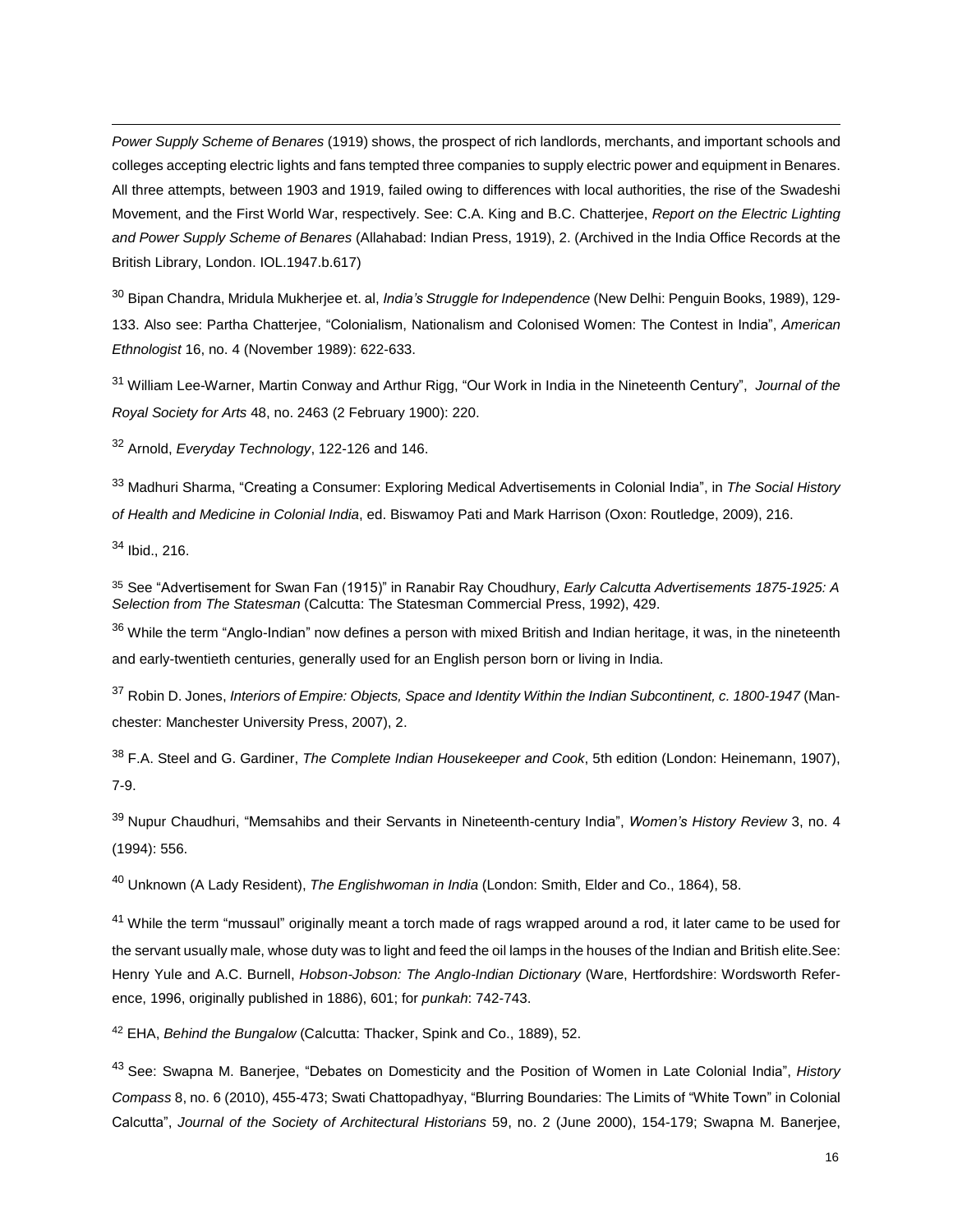"Subverting the Moral Universe: 'Narratives of Transgression' in the Construction of Middle-class Identity in Colonial Bengal", in *Beyond Representation: Colonial and Postcolonial Construction of Indian Identity*, ed. Crispin Bates (New Delhi: Oxford University Press, 2006), 77-99.

<sup>44</sup> Meares, *Electrical Engineering*,102.

<sup>45</sup> Ibid., 114.

 $\overline{a}$ 

<sup>46</sup> Montague Massey, *Recollections of Calcutta For Over Half a Century* (Calcutta: Thacker, Spink and Co., 1918), 64.

<sup>47</sup> Yule and Burnell, *Hobson-Jobson,* 742-743.

<sup>48</sup> Swati Chattopadhyay, *Representing Calcutta: Modernity, Nationalism, and the Colonial Uncanny* (London: Routledge, 2005), 127.

<sup>49</sup> J. Bowles Daly, *Indian Sketches and Rambles* (Calcutta: Patrick Press, 1896), 64.

<sup>50</sup> Wilfrid H. Fleming, "Electric Lighting in the Tropics", *Transactions of the American Institute of Electrical Engineers*, Vol. VII, Issue I (November 1890): 168

See: J.W. Meares, *Electrical Engineering in India - A Practical Treatise for Civil, Mechanical and Electrical Engineers* (Calcutta: Thacker, Spink and Co., 1914), 102 [Archived in IOR: Asia, Pacific and Africa/T 3659].

Also: J.W. Meares, *Electrical Engineering Practice: A Practical Treatise for Civil, Mechanical and Electrical Engineers* (London: E. & F.N. Soon Ltd., 1917) [Archived in IOR: General Reference Collection 08755.C.I.]. This book was a revised edition of Meares's *Electrical Engineering in India - A Practical Treatise* (1914). It was similar to the 1914 edition in many respects, except for the added chapters on lighting in mines and the inclusion of the latest I.E.E. Wiring Rules 1916.

<sup>51</sup> *Amrita Bazar Patrika*, 6 August 1893, 6.

<sup>52</sup> "The Case of Private Rigby", *Amrita Bazar Patrika*, 3 September 1893, 3. The case of Private Rigby was covered from June 1893 onwards, and was also mentioned in the reportage of other cases of assault on punkah-coolies.

 $53$  ibid, 3-4.

<sup>54</sup> "An Electric Punkha Machine", *The Pioneer*, 5 September 1895, 4.

<sup>55</sup> "Heat, as it affects the European", *Amrita Bazar Patrika*, 16 May 1901, 4. The article was a plea for self-governance, urging the colonial rulers to return to the cooler climes of Europe and leave the governance of India to Indians.

<sup>56</sup> For studies on electricity and its associations with the state, individuals and businesses, see: Jonathan Coopersmith, *The Electrification of Russia, 1880-1926* (Ithaca, New York: Cornell University Press, 1992); Thomas P. Hughes, *Networks of Power: Electrification in Western Society, 1880-1930* (Baltimore, Md.: Johns Hopkins University Press, 1983); David E. Nye, *Electrifying America: Social Meanings of a New Technology, 1880-1940* (Cambridge, Mass.: MIT Press, 1990).